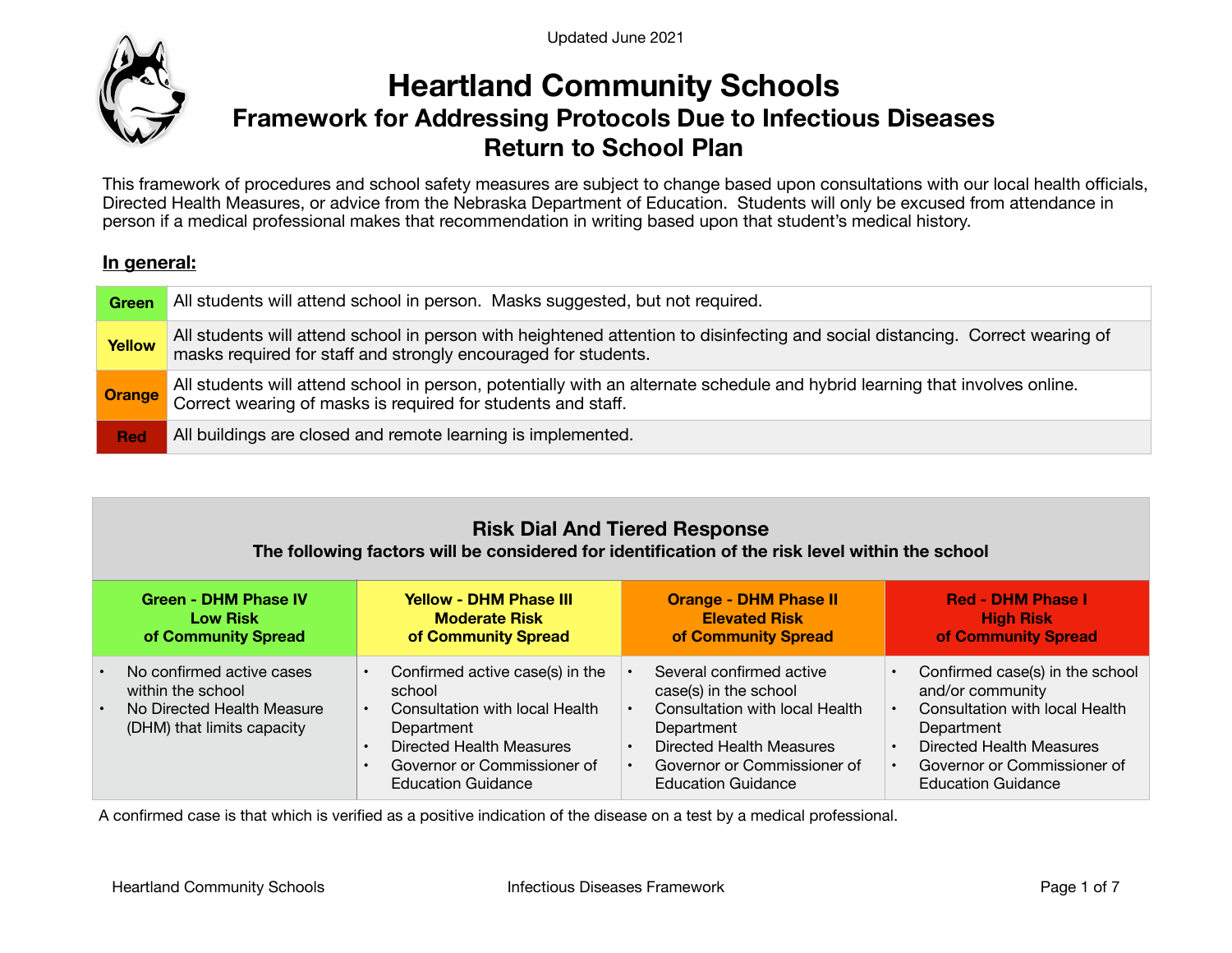

| <b>School Day Protocols</b>   |                                                                                                                                                                                                                                                             |                                                                                                                                                                                                                                                                                       |                                                                                                                                                                                                                                                                                                         |                                                           |  |  |
|-------------------------------|-------------------------------------------------------------------------------------------------------------------------------------------------------------------------------------------------------------------------------------------------------------|---------------------------------------------------------------------------------------------------------------------------------------------------------------------------------------------------------------------------------------------------------------------------------------|---------------------------------------------------------------------------------------------------------------------------------------------------------------------------------------------------------------------------------------------------------------------------------------------------------|-----------------------------------------------------------|--|--|
|                               | <b>Green Risk Level - Phase 4</b>                                                                                                                                                                                                                           | <b>Yellow Risk Level - Phase 3</b>                                                                                                                                                                                                                                                    | <b>Orange Risk Level - Phase 2</b>                                                                                                                                                                                                                                                                      | <b>Red Risk Level - Phase 1</b>                           |  |  |
| <b>Academic Plan</b>          | <b>Buildings Open</b><br><b>Normal Operations</b>                                                                                                                                                                                                           | <b>Buildings Open</b><br>$\bullet$<br><b>Increased Social Distancing</b>                                                                                                                                                                                                              | <b>Buildings Open</b><br><b>Varied Attendance Schedule</b>                                                                                                                                                                                                                                              | <b>Buildings Closed</b><br><b>Remote learning for all</b> |  |  |
| <b>Student Attendance</b>     | In-person attendance for all<br>grade levels<br>Accommodations for online<br>or at-home learning only with<br>a time specified directive<br>from a physician<br>On-line learning will be at<br>specific times in coordination<br>with instruction at school | In-person attendance for all<br>$\bullet$<br>grade levels<br>Accommodations for online<br>or at-home learning only with<br>a time specified directive from<br>a physician<br>On-line learning will be at<br>$\bullet$<br>specific times in coordination<br>with instruction at school | In-person attendance for all<br>grade levels, but perhaps on<br>a hybrid schedule<br><b>Accommodations for online</b><br>or at-home learning only with<br>a time specified directive from<br>a physician<br>On-line learning will be at<br>specific times in coordination<br>with instruction at school |                                                           |  |  |
| <b>Students' Start of Day</b> | No earlier than 7:45<br>Students report to assigned<br>area<br>Movement around building is<br>discouraged prior to opening<br>bell                                                                                                                          | No earlier than 7:45<br>PK-6 students go directly to<br>$\bullet$<br>classroom<br>7-12 students report to<br>Ŀ.<br>commons areas and are<br>dismissed while following<br>distancing protocols                                                                                         | No earlier than 7:45<br>Students report at times and<br>locations directed by<br>administration                                                                                                                                                                                                         |                                                           |  |  |
| <b>End of Day</b>             | Regular dismissal<br>Parents wait for child<br>outdoors                                                                                                                                                                                                     | Students leave building and<br>grounds unless assigned to<br>an activity or teacher<br>Dismissal times may be<br>staggered<br>Parents wait for child<br>outdoors                                                                                                                      | Dismissal times will be<br>staggered<br>Students may be required to<br>exit at various locations<br>Parents wait for child<br>outdoors                                                                                                                                                                  |                                                           |  |  |
| <b>Facemasks</b>              | Masks encouraged, but not<br>required, especially when<br>social distancing is not<br>possible                                                                                                                                                              | Staff required to wear masks,<br>$\bullet$<br>correctly at all times<br><b>Students strongly</b><br>$\bullet$<br>encouraged to wear masks                                                                                                                                             | Staff and students required to<br>wear masks, correctly at all<br>times                                                                                                                                                                                                                                 |                                                           |  |  |
| <b>Temperature Checks</b>     | No Temperature Checks                                                                                                                                                                                                                                       | Temperature checks upon<br>$\bullet$<br>arrival<br>100.4 threshold<br>$\bullet$<br>Home for 24 hours with no<br>fever without meds                                                                                                                                                    | Temperature checks upon<br>arrival and at lunch<br>100.4 threshold<br>Home for 24 hours with no<br>fever without meds                                                                                                                                                                                   |                                                           |  |  |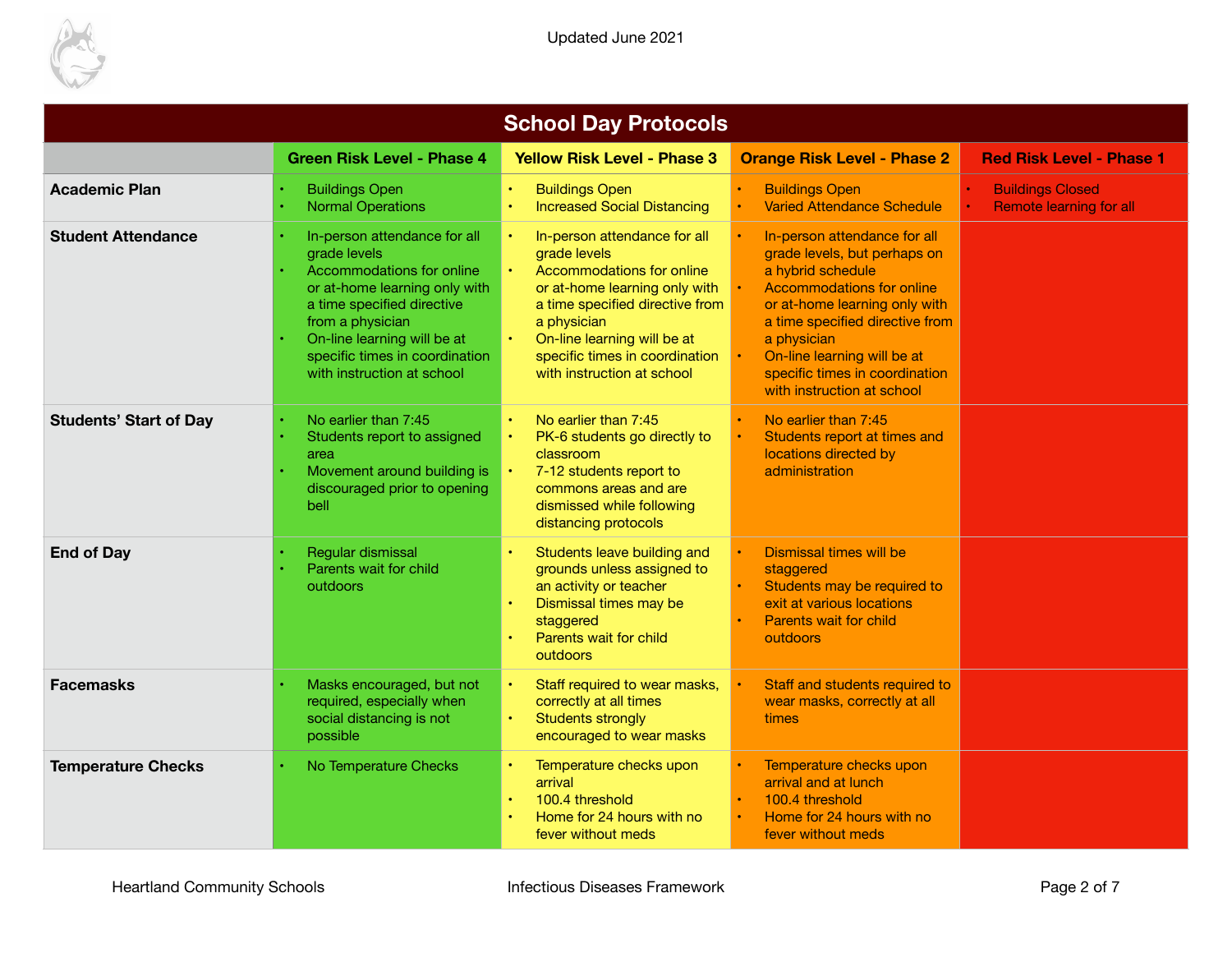

Updated June 2021

| <b>Classroom Seating/Materials</b>                        | Social distancing as possible<br>Encourage no sharing of<br>materials<br>Regular cleaning with<br>disinfecting of desks                                                      | Row seating and not face-to-<br>face<br>No sharing of supplies or<br>materials<br>PE equipment cleaned<br>between sessions                                                                                                                                                                                                  | <b>Students limited to certain</b><br>spaces<br>Increased sanitation<br>Some materials not allowed                                                                                                                                                                 |                                           |
|-----------------------------------------------------------|------------------------------------------------------------------------------------------------------------------------------------------------------------------------------|-----------------------------------------------------------------------------------------------------------------------------------------------------------------------------------------------------------------------------------------------------------------------------------------------------------------------------|--------------------------------------------------------------------------------------------------------------------------------------------------------------------------------------------------------------------------------------------------------------------|-------------------------------------------|
| <b>Transportation</b>                                     | Regular transportation<br>schedule<br>Parents encouraged to check<br>bussed students' temperature<br>prior to boarding (100.4 is<br>threshold to stay home)<br>Sit by family | Heightened sanitation of<br>$\bullet$<br>buses after every route<br>Social distance as much as<br>possible and by family<br>Bus windows open to<br>increase ventilation                                                                                                                                                     | <b>Assigned seating</b><br><b>Possible required</b><br>temperature checks prior to<br>boarding<br>Possible suspension of bus<br>use and pay parents to<br>transport                                                                                                |                                           |
| <b>Food Service</b>                                       | Breakfast & lunch served as<br>normal<br>Grad and Go breakfast as<br>normal<br>No visitors at lunch                                                                          | Breakfast & lunch served in<br>lunchroom<br>$\bullet$<br>Salad bar is served by staff<br><b>Heightened sanitation</b><br>$\bullet$<br>between groups<br>Increase social distancing<br>$\bullet$<br>Lunch cards not collected<br>$\bullet$<br><b>Grab and Go breakfast as</b><br>$\bullet$<br>normal<br>No visitors at lunch | Breakfast & lunch served in<br>lunchroom<br><b>Grad and Go breakfast as</b><br>normal<br>All yellow zone procedures in<br>place plus:<br>All food is pre-apportioned,<br>including salad bar items<br>Masks mandatory for kitchen<br>staff<br>No visitors at lunch | Meals served by curbside<br><b>pickup</b> |
| <b>Food/Snacks Into Building</b>                          | Pre-packaged snacks only<br>Student lunches delivered to<br>office                                                                                                           | Pre-packaged snacks only<br>$\bullet$<br>Student lunches delivered to<br>office                                                                                                                                                                                                                                             | No outside food into building                                                                                                                                                                                                                                      |                                           |
| <b>Hand Washing &amp; Respiratory</b><br><b>Etiquette</b> | PK-6 wash and reminders<br>three times per day<br>Announcements and signage<br>to promote hand washing &<br>proper respiratory etiquette                                     | PK-6 three times per day<br>$\bullet$<br>Announcements and signage<br>$\bullet$<br>to promote hand washing &<br>proper respiratory etiquette                                                                                                                                                                                | PK-6 three times per day<br>Announcements and signage<br>to promote hand washing &<br>proper respiratory etiquette                                                                                                                                                 |                                           |
| <b>Hallways</b>                                           | PK-6 normal movement with<br>staff support for social<br>distancing<br>7-12 normal movement with<br>staff in hallways to encourage<br>social distancing                      | Scheduled transitions, such<br>as split times or traffic<br>directional flow                                                                                                                                                                                                                                                | PK-6 all specialists come to<br>classrooms<br>7-12 Movement limited as<br>much as possible<br>Restroom use prohibited<br>during passing periods                                                                                                                    |                                           |
| <b>Lockers</b>                                            | Normal use                                                                                                                                                                   | Limited and staggered use of<br>lockers                                                                                                                                                                                                                                                                                     | Limited and staggered use of<br><b>lockers</b>                                                                                                                                                                                                                     |                                           |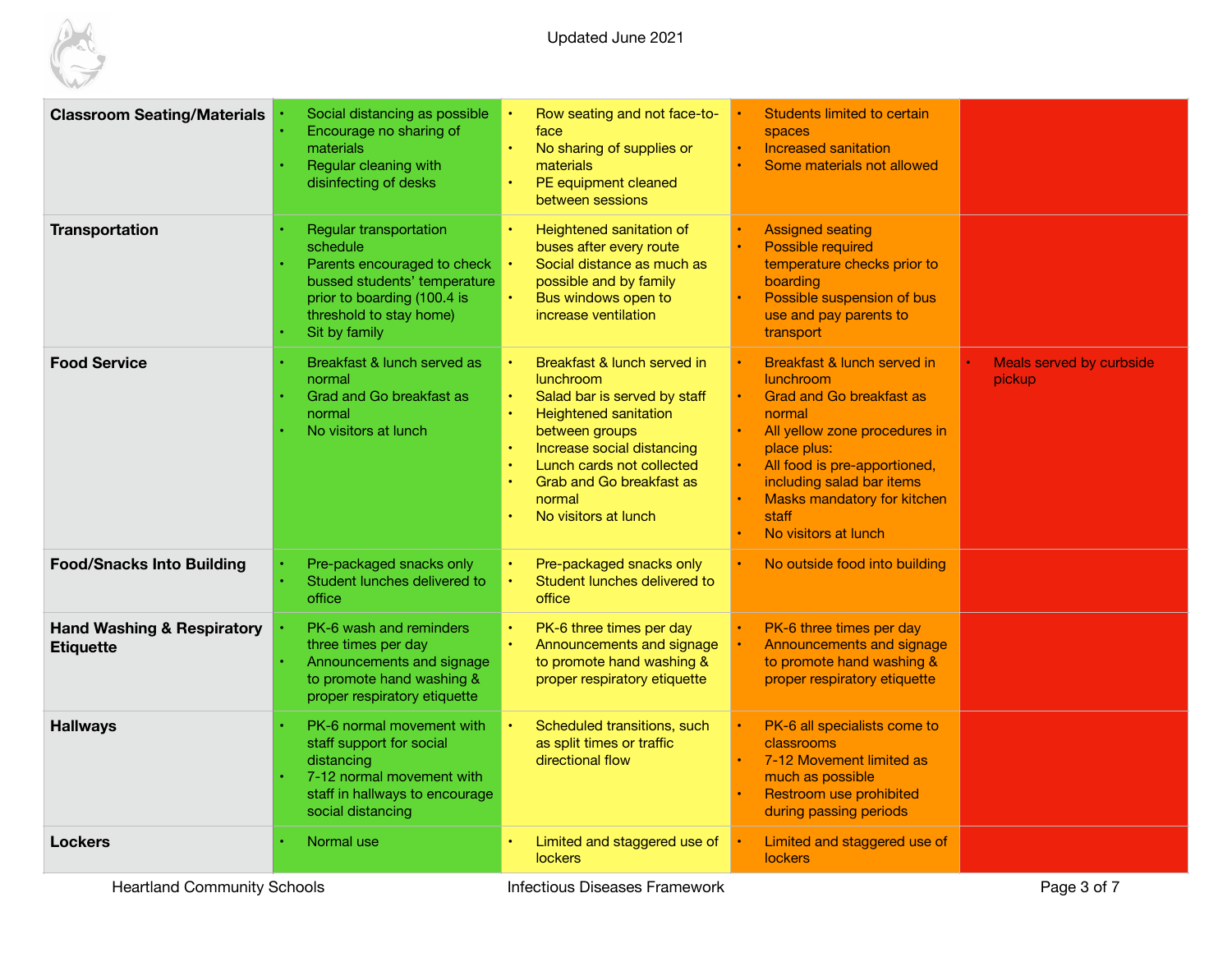

| <b>Restrooms</b>                                                                            | Normal use                                                                                                                               | Use during passing periods<br>discouraged                                                                                                                                                            | Use during passing times is<br>prohibited                                                                                                                                                   |                                                                        |
|---------------------------------------------------------------------------------------------|------------------------------------------------------------------------------------------------------------------------------------------|------------------------------------------------------------------------------------------------------------------------------------------------------------------------------------------------------|---------------------------------------------------------------------------------------------------------------------------------------------------------------------------------------------|------------------------------------------------------------------------|
| <b>Water Fountains</b>                                                                      | Normal use<br>Student encouraged to bring<br>water bottles                                                                               | Normal use<br>Student encouraged to bring<br>$\bullet$<br>water bottles                                                                                                                              | Water fountains are closed                                                                                                                                                                  |                                                                        |
| <b>Recess</b>                                                                               | Recess continues as usual<br>Handwashing or hand<br>sanitizer upon re-entry                                                              | Recess zones will be<br>established<br>Schedules modified to limit<br>playground to one grade level<br>per area<br>Equipment will be sanitized<br>daily<br>No shared equipment<br>available          | Recess zones will be<br>established<br>Schedules modified to limit<br>playground to one grade level<br>per area<br>Equipment will be sanitized<br>daily<br>No shared equipment<br>available |                                                                        |
| <b>Field Trips</b>                                                                          | Field trips approved on case-<br>by-case basis                                                                                           | No offsite field trips                                                                                                                                                                               | No offsite field trips                                                                                                                                                                      |                                                                        |
| Specials - Art, Music, PE,<br>Library                                                       | Students transition as normal                                                                                                            | Some specialists come to<br>classrooms                                                                                                                                                               | All specialists come to<br>classrooms                                                                                                                                                       |                                                                        |
| <b>Technology</b>                                                                           | As normal                                                                                                                                | 1-to-1 devices home daily<br>$\bullet$<br>More frequent sanitization of<br>equipment per given<br>procedures                                                                                         | 1-to-1 devices home daily<br>More frequent sanitization of<br>equipment per given<br>procedures                                                                                             | Technology used for online/<br>remote learning                         |
| <b>Activities in Grades 7-12</b>                                                            | Activities and athletics<br>conducted as per NSAA<br>guidelines                                                                          | Activities and athletics<br>conducted as per NSAA<br>guidelines                                                                                                                                      | <b>Activities and athletics</b><br>conducted as per NSAA<br>guidelines                                                                                                                      | <b>Activities and athletics</b><br>conducted as per NSAA<br>guidelines |
| <b>Building Access by Parents,</b><br><b>Outside Visitors, Volunteers,</b><br>Vendors, etc. | Extra emphasis on all visitors<br>signing into building (name,<br>time, location)<br>Masks required for visitors<br>No visitors at lunch | Visitors strongly discouraged<br>and scheduled visits are<br>encouraged<br>Temperature checks of all<br>visitors<br>Masks are required of visitors<br>$\bullet$<br>No visitors at lunch<br>$\bullet$ | No outside visitors                                                                                                                                                                         |                                                                        |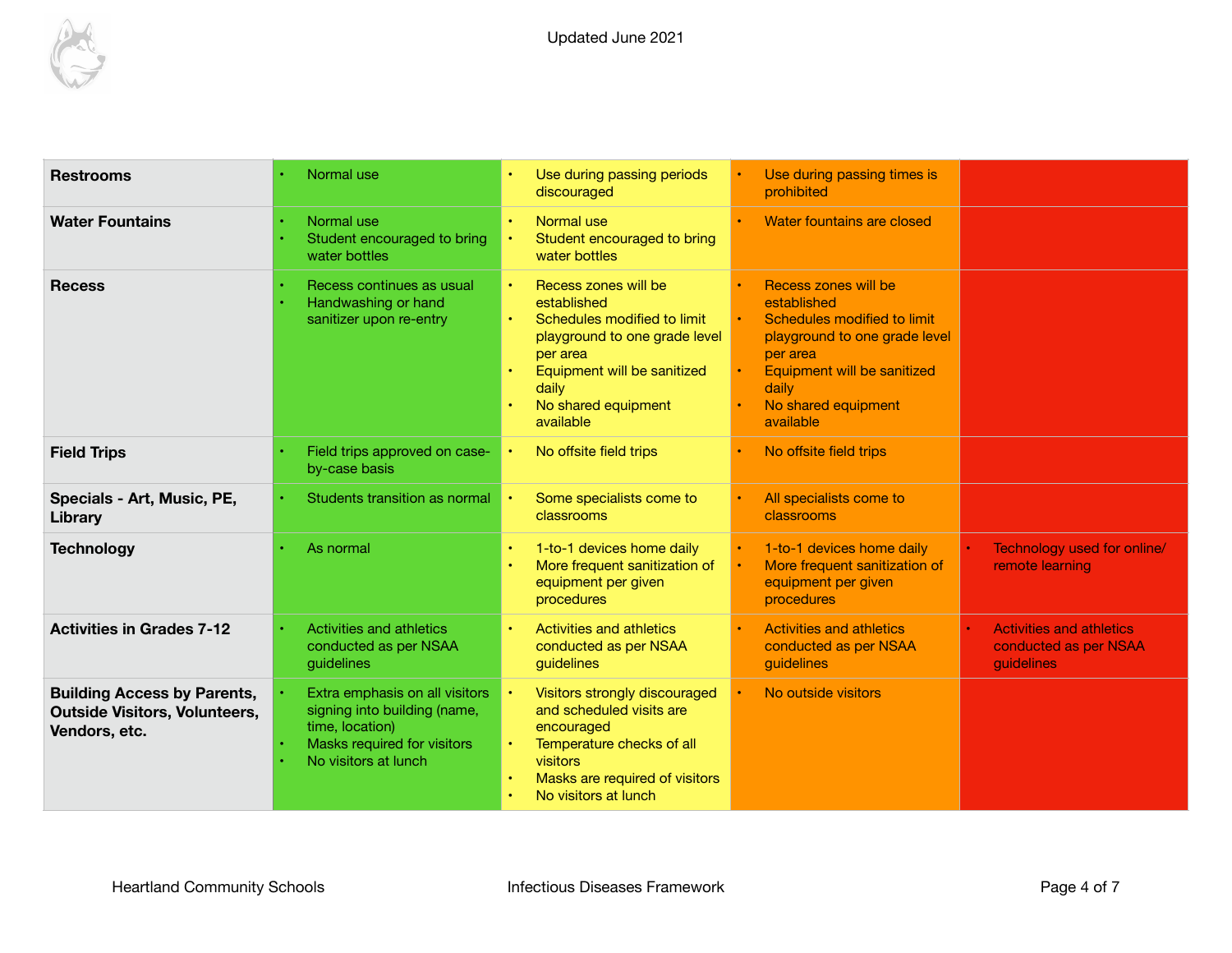

| <b>Student Illness at School</b> | Student will be placed in<br>lobby and required to wear a<br>mask<br>Parents should notify school<br>upon arrival and student will<br>meet parent outside<br>If symptomatic for COVID-19, $\cdot$<br>no return for 48 hours without<br>a physician's note | Student will be placed in<br>$\bullet$<br>lobby and required to wear a<br>mask<br>Parents should notify school<br>upon arrival and student will<br>meet parent outside<br>If symptomatic for COVID-19,<br>no return for 48 hours without<br>a physician's note | Student will be placed in<br>lobby and required to wear a<br>mask<br>Parents should notify school<br>upon arrival and student will<br>meet parent outside<br>If symptomatic for COVID-19,<br>no return for 48 hours without<br>a physician's note |                                                                                                                             |
|----------------------------------|-----------------------------------------------------------------------------------------------------------------------------------------------------------------------------------------------------------------------------------------------------------|----------------------------------------------------------------------------------------------------------------------------------------------------------------------------------------------------------------------------------------------------------------|---------------------------------------------------------------------------------------------------------------------------------------------------------------------------------------------------------------------------------------------------|-----------------------------------------------------------------------------------------------------------------------------|
| <b>Custodial</b>                 | Daily routine cleaning<br>procedures<br>Routine infectious disease<br>protocols<br>Spray bottles of disinfectant                                                                                                                                          | Daily routine cleaning<br>$\bullet$<br>procedures<br>Heightened disinfection of<br>$\bullet$<br>high touch surfaces                                                                                                                                            | Daily routine cleaning<br>procedures<br>Heightened disinfection of<br>high touch surfaces<br>Mid-day disinfection of high<br>touch surfaces<br><b>Building access limited</b><br>beyond normal school day                                         | <b>Buildings are secured</b><br><b>Building access prohibited</b><br>$\bullet$<br>aside from assigned cleaning<br>personnel |
| <b>Staff Attendance</b>          | As normal<br>Questions relative to<br>absences directed to<br>superintendent                                                                                                                                                                              | Report as directed<br>$\bullet$<br>Questions relative to<br>$\bullet$<br>absences directed to<br>superintendent                                                                                                                                                | <b>Report as directed</b><br>Questions relative to<br>absences directed to<br>superintendent                                                                                                                                                      |                                                                                                                             |
| <b>Staff's Start of Day</b>      | Report for duty as assigned                                                                                                                                                                                                                               | In room and ready to receive<br>$\bullet$<br>students by 7:45<br>Staff assigned to commons<br>areas                                                                                                                                                            | Teachers report at times and<br>locations directed by<br>administration                                                                                                                                                                           |                                                                                                                             |

### **Important Reminders**

| <b>Green to Yellow</b>                                                                                                                                                                                                                                                                                                                                                                                                                                                                                                                         | <b>Orange or Higher</b>                                                                                                                                                                                            |
|------------------------------------------------------------------------------------------------------------------------------------------------------------------------------------------------------------------------------------------------------------------------------------------------------------------------------------------------------------------------------------------------------------------------------------------------------------------------------------------------------------------------------------------------|--------------------------------------------------------------------------------------------------------------------------------------------------------------------------------------------------------------------|
| . Visit with children frequently about proper hand washing and hygiene,<br>such as covering coughs and not touching their face.<br>• If your child does not feel well, keep them home.<br>• Practice social distancing whenever possible.<br>• Wear a mask in public, especially in areas through which many people<br>from various communities pass.<br>• Keep social gatherings small and outdoors, if possible.<br>• Be mindful of associating with people from families whose members<br>are elderly or have underlying health conditions. | • Stay home as much as possible.<br>• Rely on local delivery services for items such as medications and<br>groceries.<br>• Wear a mask in public.<br>• Distance from people who live outside of your home or work. |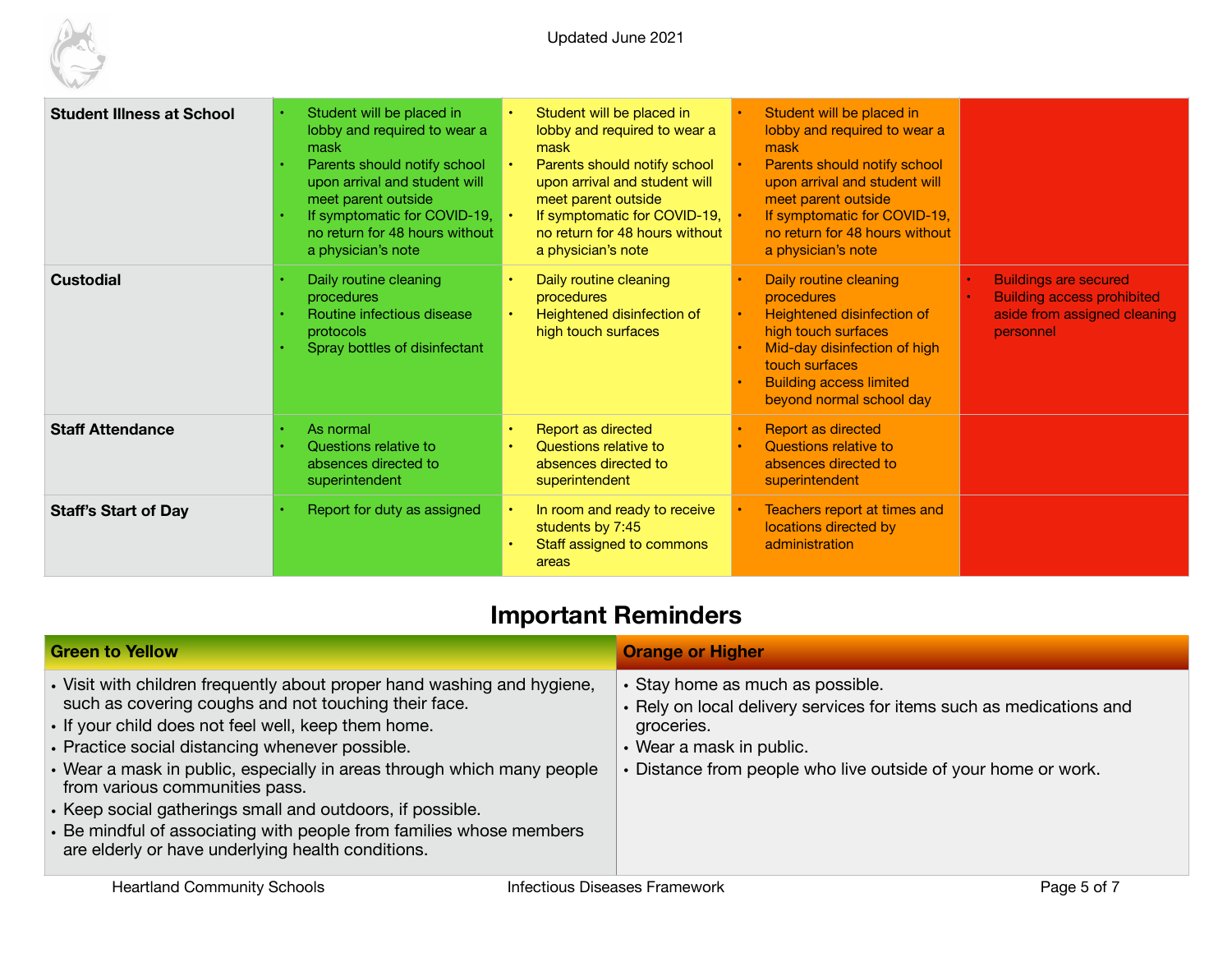#### **Vaccinations & Coordination with State & Local Health Officials**

The school district will work closely with state and local health officials to: Provide opportunities for or provide information to students and staff in regard to receiving immunizations. Implement guidelines and strategies consistent, to the greatest extent possible, with relevant CDC guidance.

#### **Continuity of Services**

The school district will maintain a continuity of services during altered schedules or a shutdown of the school facility. Academic instruction will continue either on a modified schedule in person or via electronic means. Meals for students will be distributed during a complete shutdown of in-person schooling. An ongoing contract for the providing of mental health services will continue and students and staff will be monitored for the need for support services.

#### **Vaccinations & Coordination with State & Local Health Officials**

The school district frequently communicates with local and state officials during emergency situations. A representative from the school district participates in these briefings and reviews protocols on a weekly basis, at a minimum. As vaccinations become available, information regarding opportunities for employees and students are shared via multiple means. The school district will make attempts to host a clinic in-house for those wishing to be vaccinated.

#### **Public Input for the Return to School Plan**

We welcome public input on our Return to School Plan. This document has resided on our school website since March of 2021 and has been discussed at open board meetings held in April, May, June, and July of 2021.